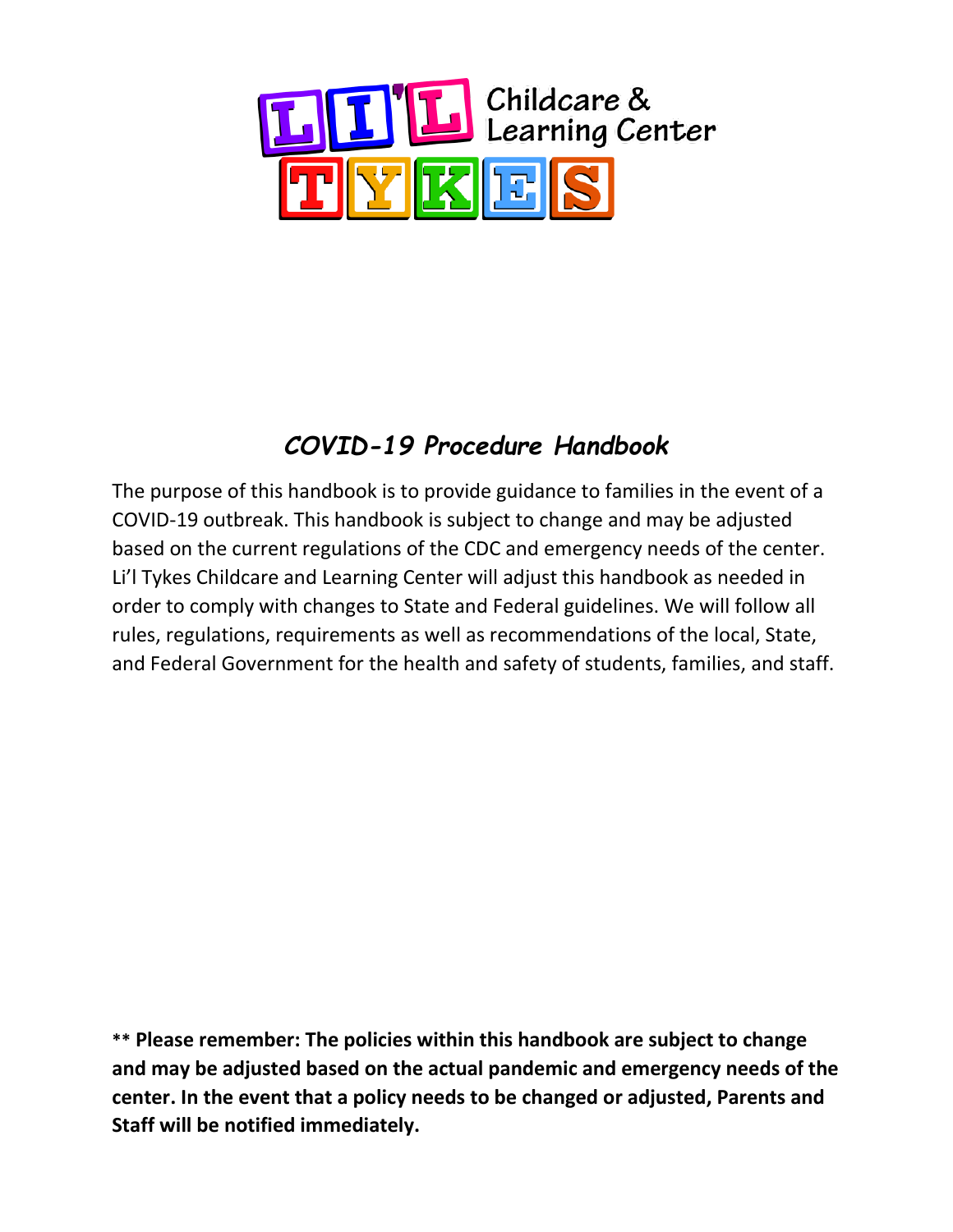## *Table Of Contents*

*Drop-off & Pick-up Procedure Communication Hours of Operation Temperature Screenings/Daily Health Checks Illness Policy Travel Policy Student Supplies Handwashing Toys Physical Distancing Masks & Clothing Teacher/Child Interactions Meals Cleaning Procedures*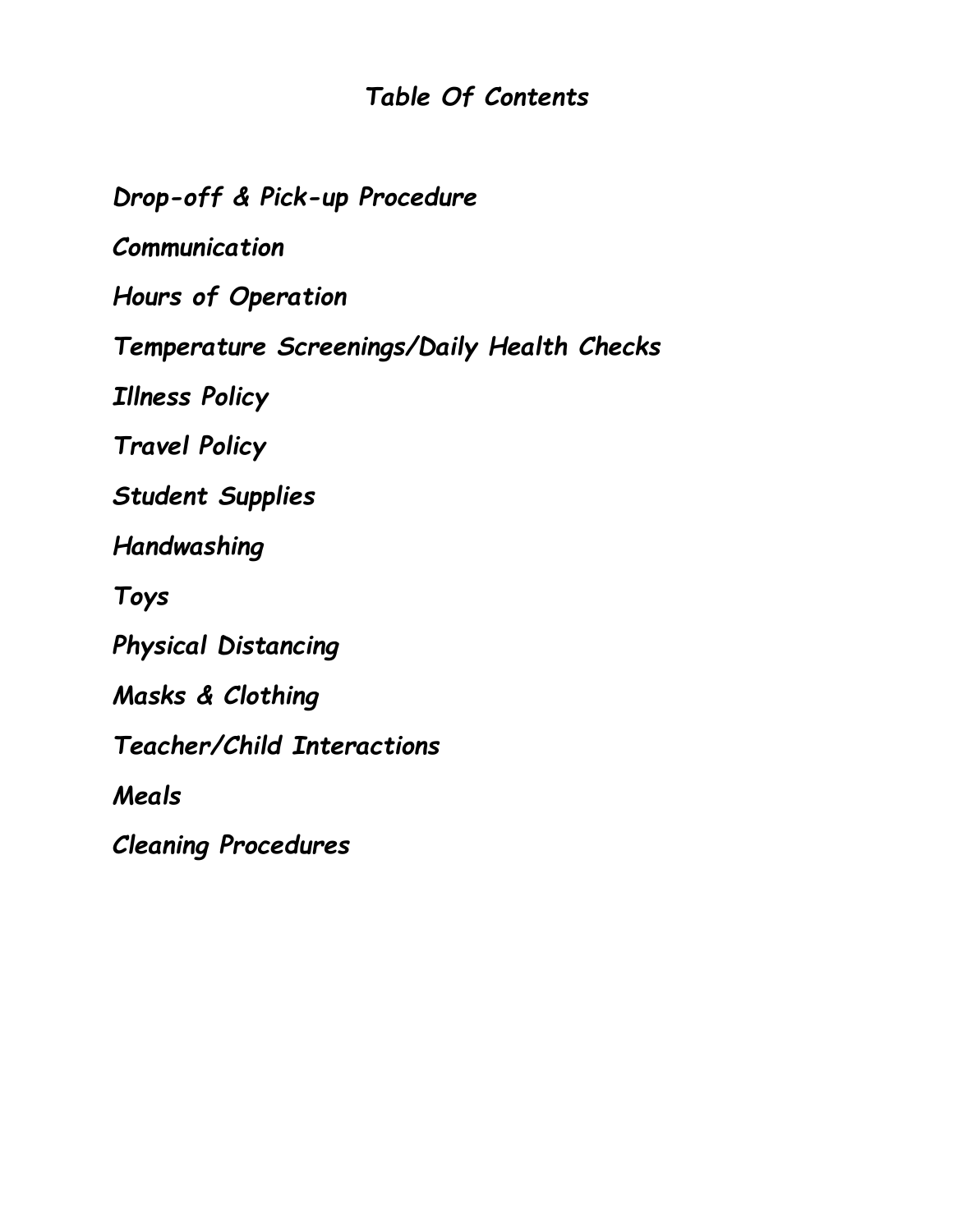## *Drop-off and Pick-up of Students*

Parents will not be allowed to enter the classroom for drop-off or pick-up.

Parents will drop off their child(ren) using the entrance located in the middle of the Church, located on the left side of the playground.

- 1. Parents & children over 2 years of age **must** wear a mask.
- 2. Please remain 6 ft away from other parents.
- 3. We will let you know if it is okay to come downstairs to prevent crowding.
- 4. When you arrive at the in- take table, please use hand sanitizer on your hands as well as your child(ren)s hands.
- 5. A staff member will perform a health screening including a temperature check.
- 6. A second staff member will bring your child into their classroom and wash their hands.
- 7. If possible, the same parent or designated person should drop off and pick up the child every day. If possible, older people such as grandparents or those with serious underlying medical conditions should not pick up children, because they are more at risk for severe illness from COVID-19.
- 8. If you arrive after 9am please call the center or message us on Brightwheel and a staff member will meet you at our Li'l Tykes front entrance to check your child(ren) in.

#### *Communication*

Communication with staff should be done via Brightwheel, email or phone to allow social distancing. Our teachers will be available to keep all families updated and to answer/address all the needs of the students in our care.

#### *Hours of Operation*

For the time being, Li'l Tykes hours of operations will be from 7:30 am to 5:30 pm. We are asking all children to eat breakfast at home until further notice.

Although Li'l Tykes normal hours are from 7am to 6:00 pm, we will be following the recommendation of The Department of Human Services, stating that children should not be in childcare for longer than 10 hours.

#### *Temperature Screenings/Daily Health Checks*

The health and well-being of our families and staff are our highest priorities. In the interest of limiting the opportunity for transmission to our vulnerable community, we are taking the following precautionary measures applying to staff, children, and their household members:

● **ALL STAFF, FAMILIES, CHILDREN AND THEIR HOUSEHOLD MEMBERS MUST CONDUCT A DAILY HEALTH CHECK BEFORE COMING TO THE CENTER.**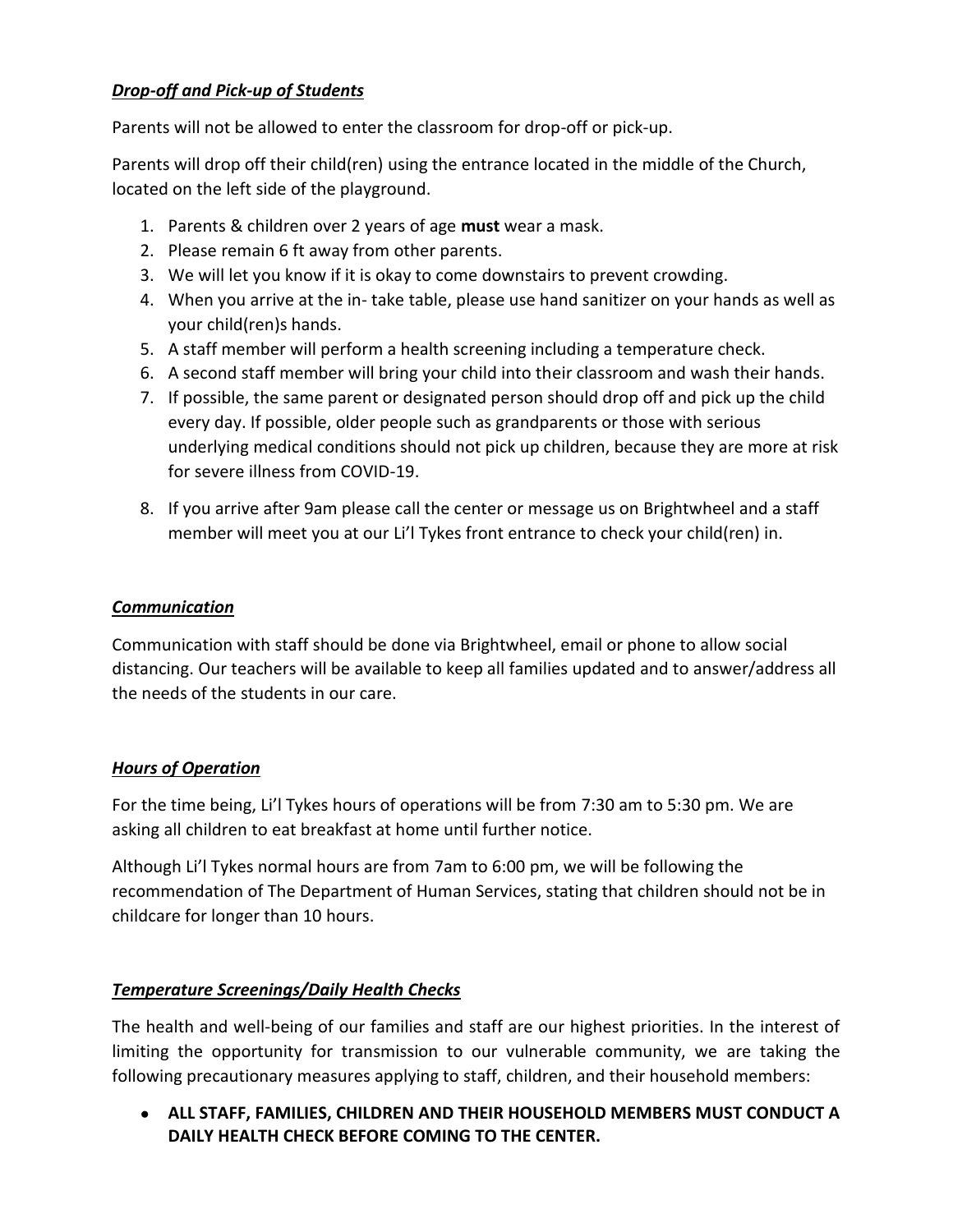- **We will conduct mandatory temperature screenings of staff and children upon entry/drop-off every day. Anyone with a fever of 100.4 degrees or ANY signs of illness seen during the daily health check will not be allowed in the building. If symptoms present throughout the day, the child or staff member will be sent home immediately. Parents should be on the alert for signs of illness in their children and keep them home when they are sick.**
- The staff conducting the daily health screening will wear appropriate PPE such as a mask and face shield. If at any time contact is required between staff and the child, staff will sanitize their hands.
- Staff will make a visual inspection of the child for signs of illness which could include flushed cheeks, rash, rapid breathing, or difficulty breathing, fatigue, or extreme fussiness.
- Parents & staff will fill out a daily health questionnaire related to Covid-19.
- Students will have their temperature checked throughout the day, including before and after naptime. If your child presents a fever, please refer to the illness policy below.

#### *Updated Illness policy:*

Per the CDC and DHS, children and staff with ANY illness must stay home until they are fever or symptom free for at least 72 hours without the use of fever reducing medications, symptoms have improved and have a physician's note. Symptoms include:

- o Chills or Fever of 100.4 F or higher
- o Cough
- o Sore Throat
- o Muscle or body Aches
- o Shortness of Breath or Difficulty Breathing
- o Fatigue
- o Nausea or vomiting
- o Diarrhea
- o New loss of taste or smell
- o Rash
- If ANY member of your household is ill, children and staff should stay home until cleared by a doctor to attend childcare. Most primary care physicians will conduct virtual visits to determine if additional testing is necessary.
- If a member of your household tests positive for COVID-19, the household will be required to remain out of the center for 14 days unless medical clearance is provided by a physician indicating that the presenting symptoms are associated with a known non-COVID-19 illness*. The physician's note must not be from a family member.*
- Any person with a fever of 100.4 degrees or higher or with any other signs of illness will not be allowed into the building.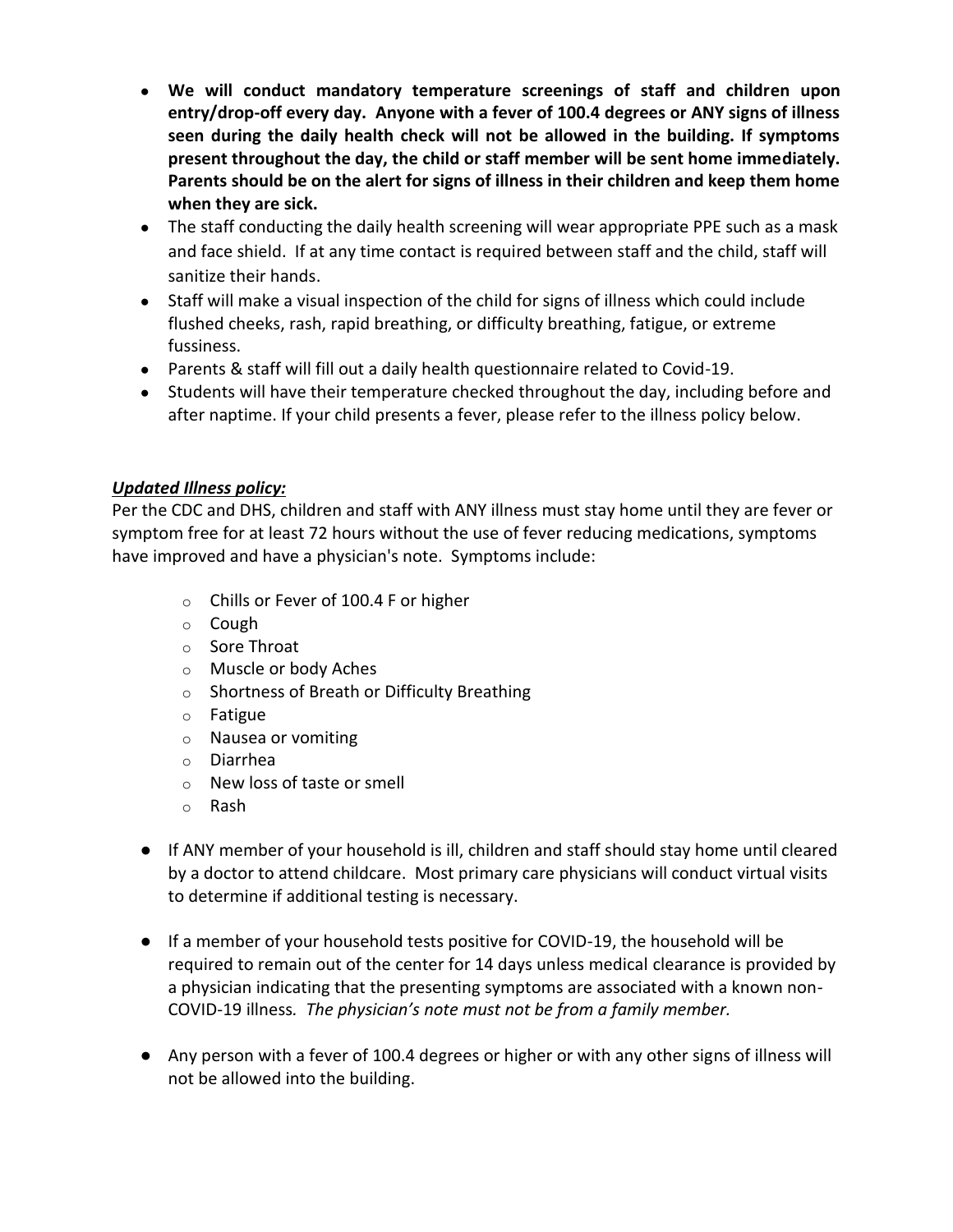## *If someone is or becomes sick while at Li'l Tykes:*

- Li'l Tykes will isolate sick children waiting to be picked up. A cot and minimal toys will be available for children to use in this area. A parent or guardian needs to pick up a sick child within 1 hour of being notified.
- If old enough, the sick child will wear a mask to reduce transmission.
- We will not administer fever reducing medications for any reason.
- If COVID-19 has been confirmed by a positive test or presumed positive by a healthcare professional (for either a child or staff), Li'l Tykes will do the following:
	- Notify families and staff of the exposure while respecting the individual's right to privacy.
	- Report the confirmed case to the Chester/Delaware County Department of Public Health and follow their specific guidelines.
	- Exclude the children and staff members who are determined to have had close contact with the affected child/staff member for 14 days after the last day they had contact with the affected child/staff member.
	- Li'l Tykes may initially be closed for 2-5 days for children and some staff. This individual short-term closure allows time for local health officials to gain a better understanding of the situation. Li'l Tykes will follow the recommendation of the CDC and the Department of Health regarding the length of the closure.

#### *Travel Policy*

Any staff member, child, or family member that travels to any country, state, county, or city that is considered to be a "hot spot" for COVID-19 infections they will be excluded from the program for 14 days upon return.

We will be following Pennsylvania's Travel advisory with a list of states found here: <https://www.health.pa.gov/topics/disease/coronavirus/Pages/Travelers.aspx>

#### *Student Supplies*

Students should arrive in clean clothing. Students should bring any items needed in a disposable bag including their lunches, bottles, and cups. **No car seats will be allowed**. Please provide a fitted sheet and small blanket for nap time. We will not be using sleeping bags or nap rolls at this time*. All items will be sent home at the end of the week for proper washing.* 

#### *Handwashing*

Wash hands with soap and water for at least 20 seconds. If hands are not visibly dirty, alcoholbased hand sanitizers with at least 60% alcohol can be used if soap and water are not readily available.

All children, staff, and volunteers should engage in handwashing at the following times:

- Upon arrival to the facility and after breaks.
- Before and after preparing food or drinks.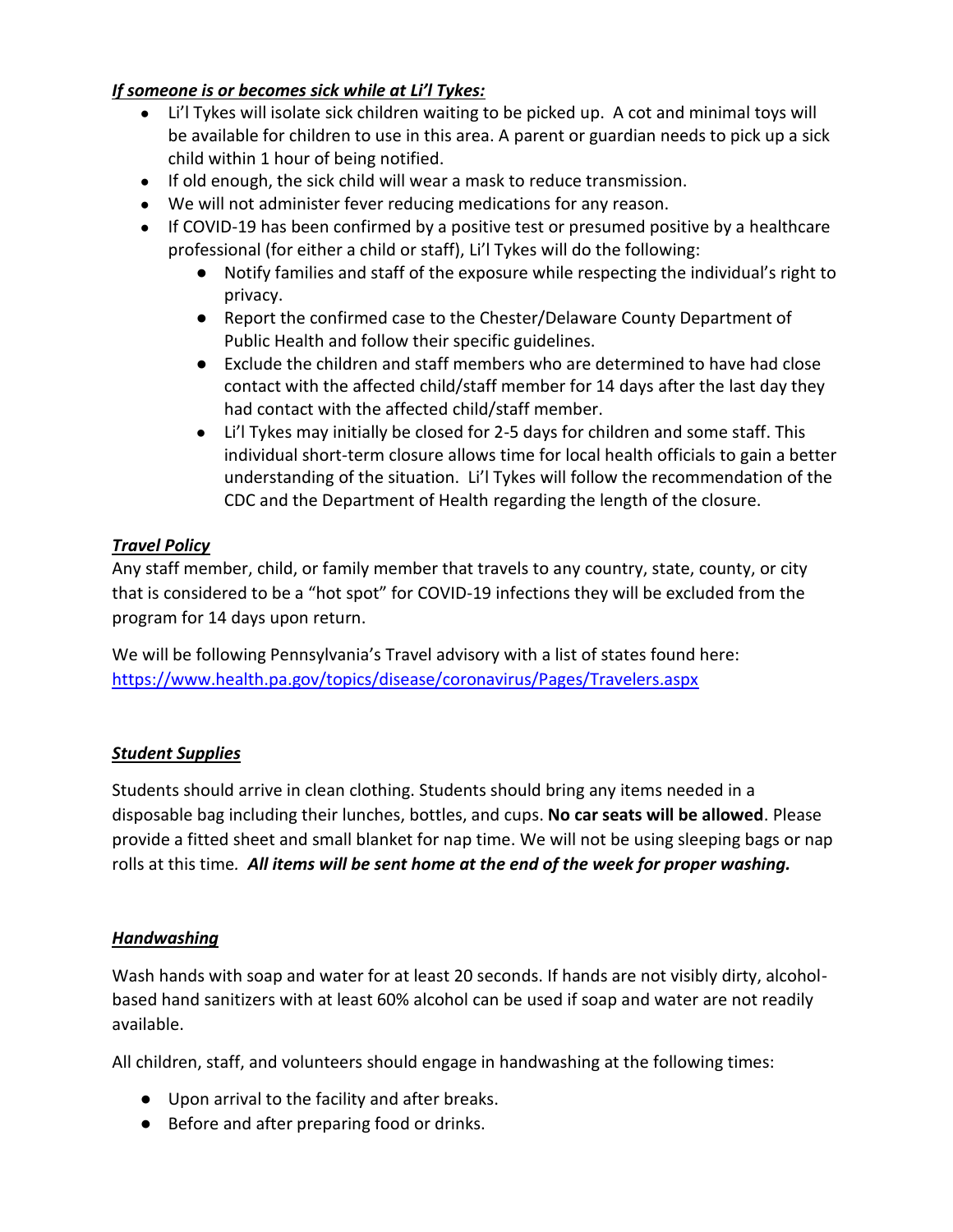- Before and after eating or handling food.
- Before and after feeding children.
- Before and after diapering.
- After using the toilet or helping a child use the bathroom.
- After coming in contact with bodily fluid.
- After playing outdoors or in sand.
- Before switching activities.
- After handling garbage.
- Assist children with handwashing, including infants who cannot wash hands alone.
- After assisting children with handwashing, staff will also wash their hands.

#### *Toys*

- **Absolutely no toys from home will be allowed to be brought to the center.**
- The toys the children will be allowed to play with will be limited to toys that can be cleaned and disinfected when they are done.
- Each child will receive their own bag of art supplies.
- Toys from the morning will be collected, cleaned, and replaced with different toys for use in the afternoon.
- No soft toys allowed.
- Infants will have assigned seats, swings, and bouncers. These items will not be shared.

#### *Physical Distancing*

- As much as possible, classes will include the same group of children each day, and the same staff will remain with the same group of children each day.
- Learning centers will be broken into smaller groups.
- Staff will do their best to social distance within school.
- We have altered some daily group activities.
	- $\circ$  Groups will be kept in separate rooms and will not be mixed for gross motor, opening, and closing times.
	- $\circ$  At nap time, we will ensure that children's cots are spaced out as much as possible, ideally 6 feet or more. We will place children head to toe to further reduce the potential for viral spread.

#### *Masks, Shoes, Clothing*

- All staff members are required to wear a face covering during working hours.
- Children two years and older are required to wear a cloth face covering
- Please send child(ren) to school wearing a face covering daily. Please provide one extra face covering to be kept in your child's cubby. If your child's face covering becomes wet or soiled throughout the day, it will be changed. All face coverings must be labeled with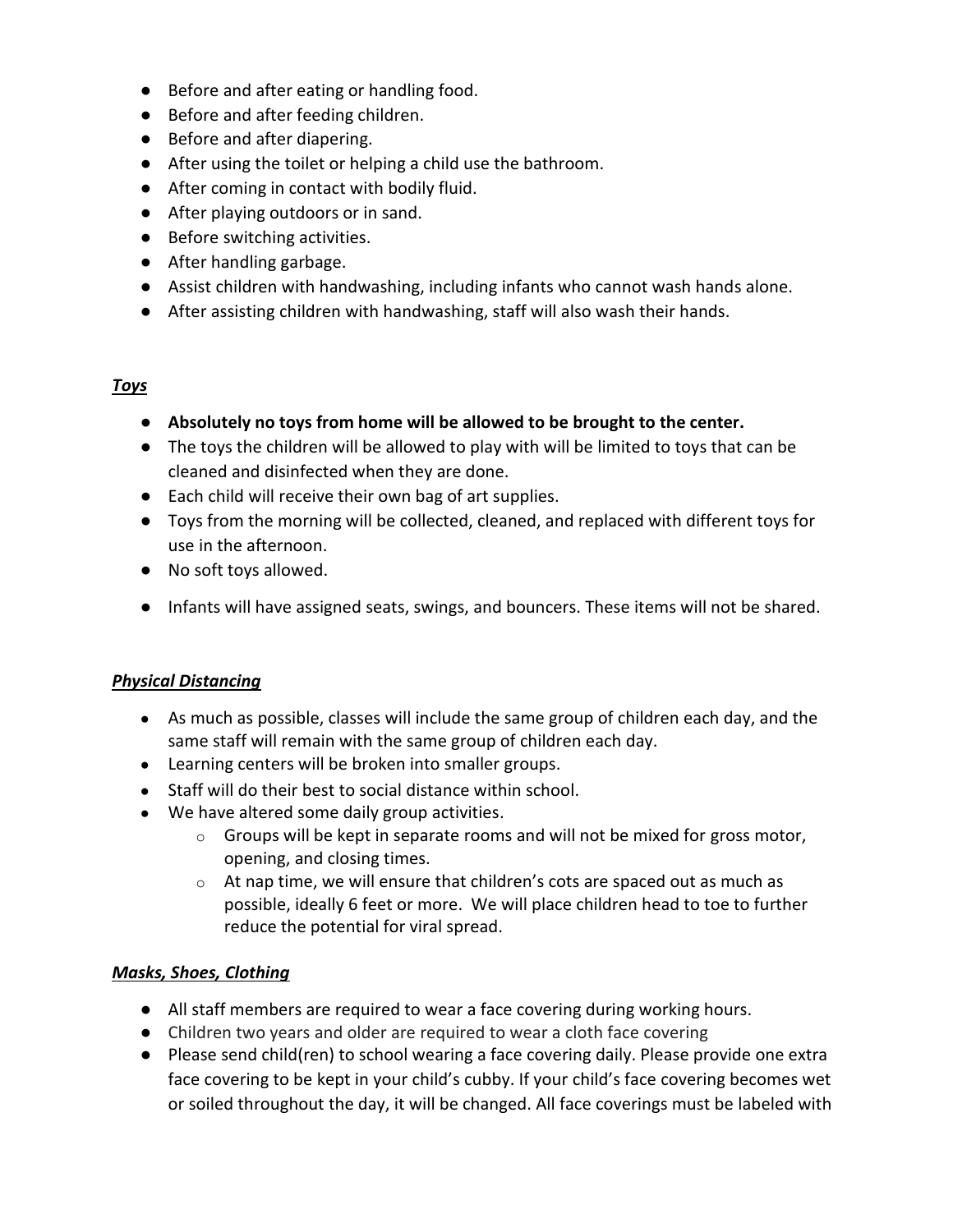your child's name. Face coverings will not be worn during lunch, snack, nap or outside play. Face coverings need to be taken home and washed at the end of each day.

- Li'l Tykes Staff and administrators will incorporate wearing masks in lesson plans, general discussion as well as play with your child to help them best adapt to wearing face coverings. We ask that you also practice with your children at home.
- Remember that wearing a face covering can help prevent the spread of the disease, but only in addition to other measures that we will be taking in the workplace and you should be doing at home, such as frequent hand washing, cleaning and sanitizing frequently-touched surfaces, and practicing social distancing.
- All staff members are required to have an extra set of clothes in case of contamination.

## *Teacher /Child Interactions*

- Each teacher will be responsible for an appointed care group. All feeding, changing, and interaction for each care group will be the responsibility of one caregiver.
- Circle time will be done at tables.
- Learning centers will be broken into smaller groups.
- All children will go outside during their scheduled time. No more than one classroom will be on the playground at one time.
- At this time, we will not be using Boggs Hall for the time being.

#### *Washing, Feeding, or Holding a Child*

It is important to comfort crying, sad, and/or anxious children, and they often need to be held. Caregivers will protect themselves to the best possible extent, when washing, feeding, or holding very young children.

- All children as well as well as caregivers should have multiple changes of clothes on hand in the childcare center.
- Caregivers will wash their hands before and after handling infant bottles prepared at home or prepared in the facility.
- Contaminated clothes will be placed in a plastic bag and sent home.

#### *Meals*

- At this time, parents are responsible for providing all of their child(ren)'s meals.
- All food must be brought in, in a throwaway bag.
- As much as possible, children will be spaced out during meals and will not sit directly across from one another.
- Children's hands must be washed before and after meals.
- All bottles should be pre-made at home to reduce possible contamination. Bottles from home should be pre-measured for each feeding – ready to "heat and eat" without any pouring or mixing by staff. Bottles will be wiped down by staff before being put into the fridge.